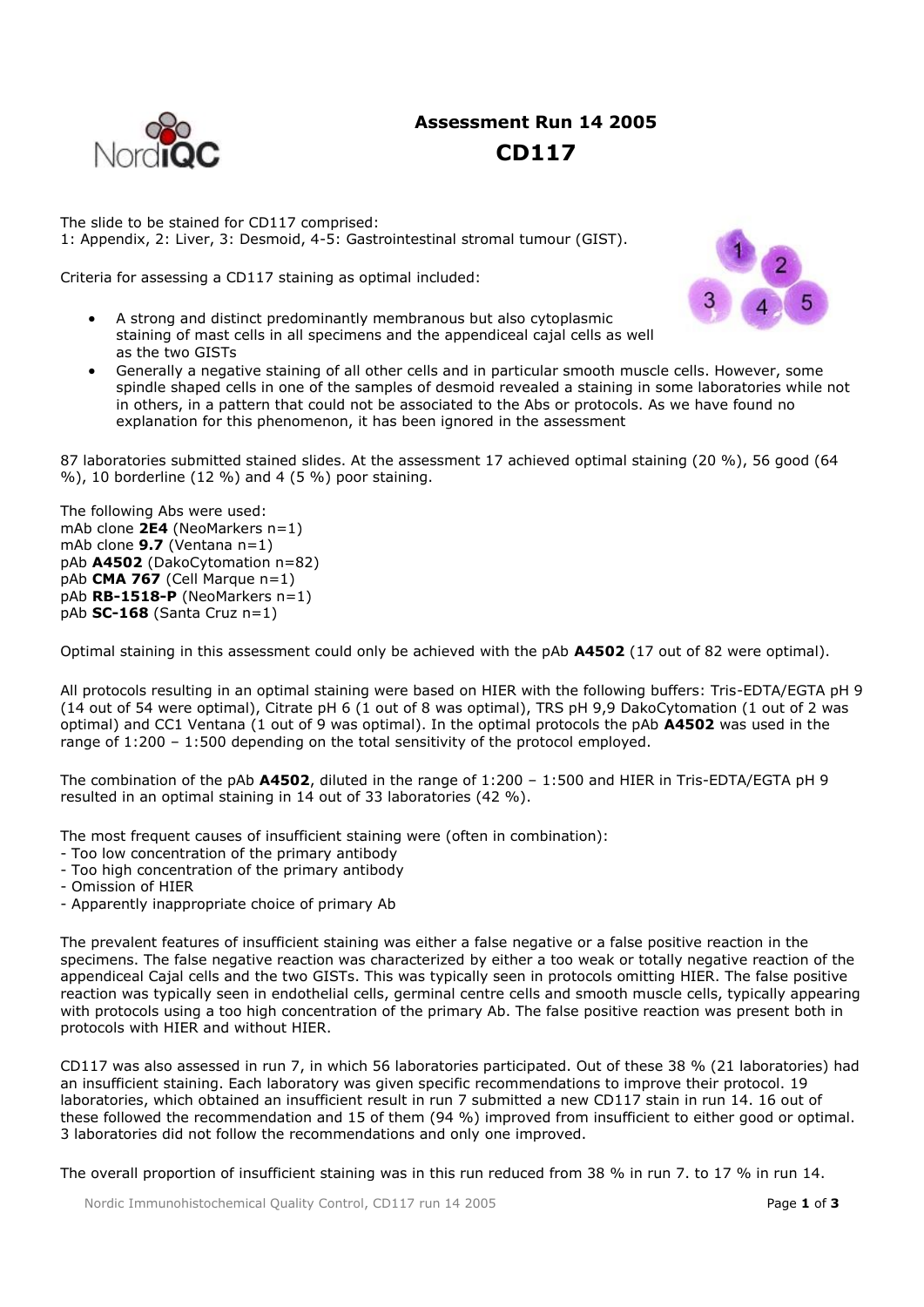Focusing only on the laboratories participating in both runs (n=51) the proportion of insufficient staining was reduced from 37 % (n=19) to 18 % (n=9).



## Fig. 1a

Optimal staining of CD117 (pAb A4502) The Cajal cells in the appendiceal muscularis propria are distinctively stained. The smooth muscle cells are unstained.

![](_page_1_Figure_4.jpeg)

# Fig. 2a

Optimal staining of CD117 in a GIST (pAb A4502). The majority of the neoplastic cells show a strong cytoplasmic reaction with membrane enhancement and focally a dot-like reaction.

![](_page_1_Picture_7.jpeg)

#### Fig. 1b

Insufficient staining of CD117 (pAb A4502) The Cajal cells in the appendiceal muscularis propria are negative and only mast cells are demonstrated.

![](_page_1_Picture_10.jpeg)

# Fig. 2b

Insufficient staining of CD117 in a GIST (same field as in Fig. 2a). The neoplastic cells are almost negative.